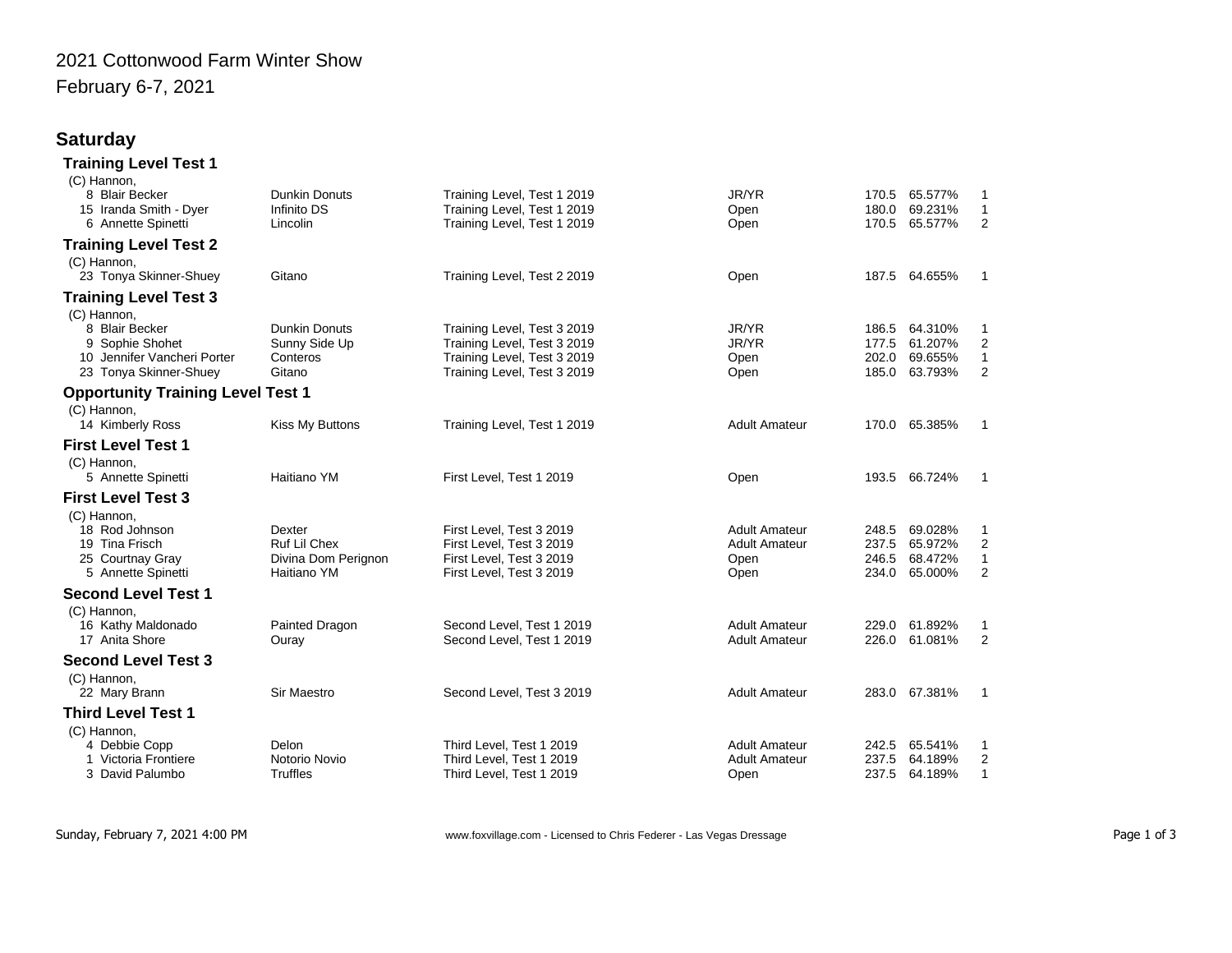| <b>Third Level Test 2</b>                      |                                           |                                                            |                      |                |                          |                                |
|------------------------------------------------|-------------------------------------------|------------------------------------------------------------|----------------------|----------------|--------------------------|--------------------------------|
| (C) Hannon,<br>4 Debbie Copp                   | Delon                                     | Third Level, Test 2 2019                                   | <b>Adult Amateur</b> |                | 225.0 59.211%            | $\mathbf 1$                    |
| <b>Third Level Test 3</b>                      |                                           |                                                            |                      |                |                          |                                |
| (C) Hannon,<br>21 Pearlie Rohrbacher           | Xodo HI                                   | Third Level, Test 3 2019                                   | Open                 |                | 241.0 60.250%            | 1                              |
| <b>Fourth Level Test 1</b>                     |                                           |                                                            |                      |                |                          |                                |
| (C) Hannon,<br>21 Pearlie Rohrbacher           | Xodo HI                                   | Fourth Level, Test 1 2019                                  | Open                 |                | 221.5 56.795%            | 1                              |
| <b>Fourth Level Test 3</b>                     |                                           |                                                            |                      |                |                          |                                |
| (C) Hannon,<br>24 Sharmane Kuhlmey             | Pavarotti RA                              | Fourth Level, Test 3 2019                                  | <b>Adult Amateur</b> |                | 211.5 58.750%            | -1                             |
| <b>Prix St. Georges</b>                        |                                           |                                                            |                      |                |                          |                                |
| (C) Hannon,<br>24 Sharmane Kuhlmey             | Pavarotti RA                              | FEI Prix St. Georges 2018                                  | <b>Adult Amateur</b> |                | 204.0 60.000%            | -1                             |
| Intermediare I                                 |                                           |                                                            |                      |                |                          |                                |
| (C) Hannon,<br>11 Kristine Buist               | Xanthus                                   | FEI Intermediate I 2020                                    | Open                 |                | 217.0 63.824%            | 1                              |
| 20 Jessie Bonneau                              | <b>Skies The Limitt</b>                   | FEI Intermediate I 2020                                    | Open                 | 189.5          | 55.735%                  | 2                              |
| Sunday                                         |                                           |                                                            |                      |                |                          |                                |
| <b>Intro Level Test A</b>                      |                                           |                                                            |                      |                |                          |                                |
| (C) Hannon,<br>13 Jennifer Vancheri Porter     | Olaf                                      | Introductory Walk-Trot Test A 2019                         | Open                 |                | 105.5 65.938%            | -1                             |
| <b>Training Level Test 1</b>                   |                                           |                                                            |                      |                |                          |                                |
| (C) Hannon,<br>8 Blair Becker                  | <b>Dunkin Donuts</b>                      | Training Level, Test 1 2019                                | JR/YR                | 173.0          | 66.538%                  | 1                              |
| 12 Kristine Buist<br>15 Iranda Smith - Dyer    | <b>TCA Success Express</b><br>Infinito DS | Training Level, Test 1 2019<br>Training Level, Test 1 2019 | Open<br>Open         | 176.0<br>175.0 | 67.692%<br>67.308%       | $\mathbf{1}$<br>$\overline{2}$ |
| <b>Training Level Test 2</b>                   |                                           |                                                            |                      |                |                          |                                |
| (C) Hannon,<br>12 Kristine Buist               | <b>TCA Success Express</b>                | Training Level, Test 2 2019                                | Open                 | 193.0          | 66.552%                  | 1                              |
| 23 Tonya Skinner-Shuey                         | Gitano                                    | Training Level, Test 2 2019                                | Open                 | 133.0          | 45.862%                  | 2                              |
| <b>Training Level Test 3</b><br>(C) Hannon,    |                                           |                                                            |                      |                |                          |                                |
| 8 Blair Becker                                 | <b>Dunkin Donuts</b>                      | Training Level, Test 3 2019                                | JR/YR                |                | 190.5 65.690%            | 1                              |
| 9 Sophie Shohet<br>10 Jennifer Vancheri Porter | Sunny Side Up<br>Conteros                 | Training Level, Test 3 2019<br>Training Level, Test 3 2019 | JR/YR<br>Open        | 176.0          | 60.690%<br>206.5 71.207% | $\overline{2}$<br>$\mathbf{1}$ |
| 23 Tonya Skinner-Shuey                         | Gitano                                    | Training Level, Test 3 2019                                | Open                 |                | 138.0 47.586%            | $\overline{2}$                 |

Sunday, February 7, 2021 4:00 PM **Page 2 of 3** www.foxvillage.com - Licensed to Chris Federer - Las Vegas Dressage